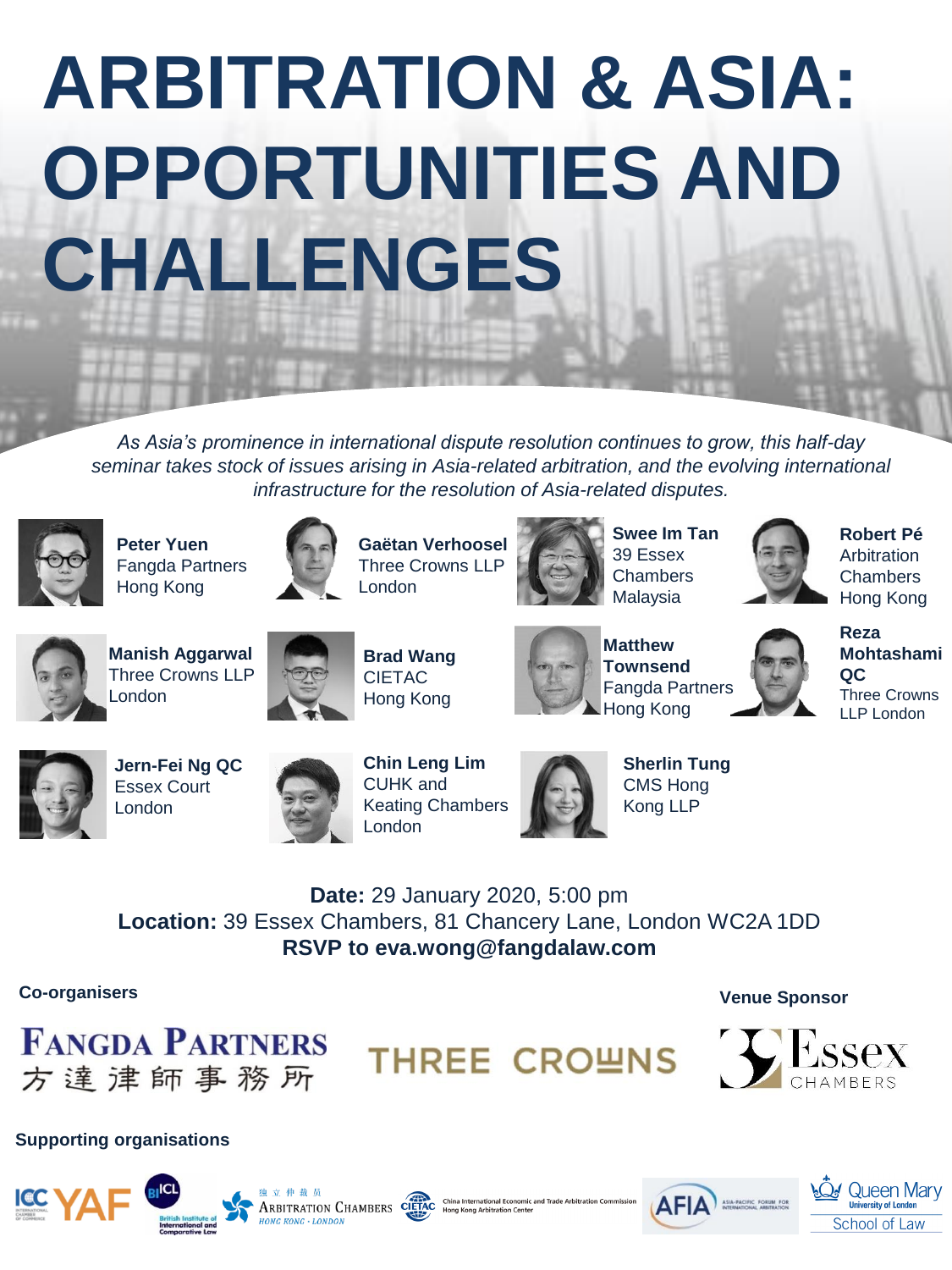## **Programme**

| $5.00$ pm $- 5.30$ pm | <b>Registration</b>                                                                                                                                                                                                                                                       |
|-----------------------|---------------------------------------------------------------------------------------------------------------------------------------------------------------------------------------------------------------------------------------------------------------------------|
| $5.30$ pm $- 5.45$ pm | <b>Introduction</b> by Matthew Townsend, Fangda Partners                                                                                                                                                                                                                  |
| $5.45$ pm $-6.45$ pm  | Panel Session I: The current state and future of<br><b>International Commercial Arbitration in Asia</b>                                                                                                                                                                   |
|                       | Ms. Swee Im Tan, 39 Essex Chambers<br>$\bullet$<br>Mr. Robert Pé, Arbitration Chambers<br>$\bullet$<br>• Mr. Brad Wang, CIETAC HKAC<br>• Mr. Jern-Fei Ng QC, Essex Court<br>• Mr. Matthew Townsend, Fangda Partners<br>(moderator)                                        |
| $6.45$ pm $-7.45$ pm  | Panel Session II: The current state and future of<br><b>Investor-State Arbitration in Asia</b>                                                                                                                                                                            |
|                       | Mr. Peter Yuen, Fangda Partners<br>$\bullet$<br>Mr. Manish Aggarwal, Three Crowns LLP<br>Ms. Sherlin Tung, CMS Hong Kong LLP<br>$\bullet$<br>• Mr. Chin Leng Lim, CUHK and Keating<br><b>Chambers London</b><br>• Mr. Reza Mohtashami QC, Three Crowns LLP<br>(moderator) |
| $7.45$ pm $- 8.00$ pm | <b>Closing remarks</b> by Mr. Gaëtan Verhoosel, Three<br><b>Crowns LLP</b>                                                                                                                                                                                                |
| 8.00pm                | <b>Refreshments</b>                                                                                                                                                                                                                                                       |
|                       |                                                                                                                                                                                                                                                                           |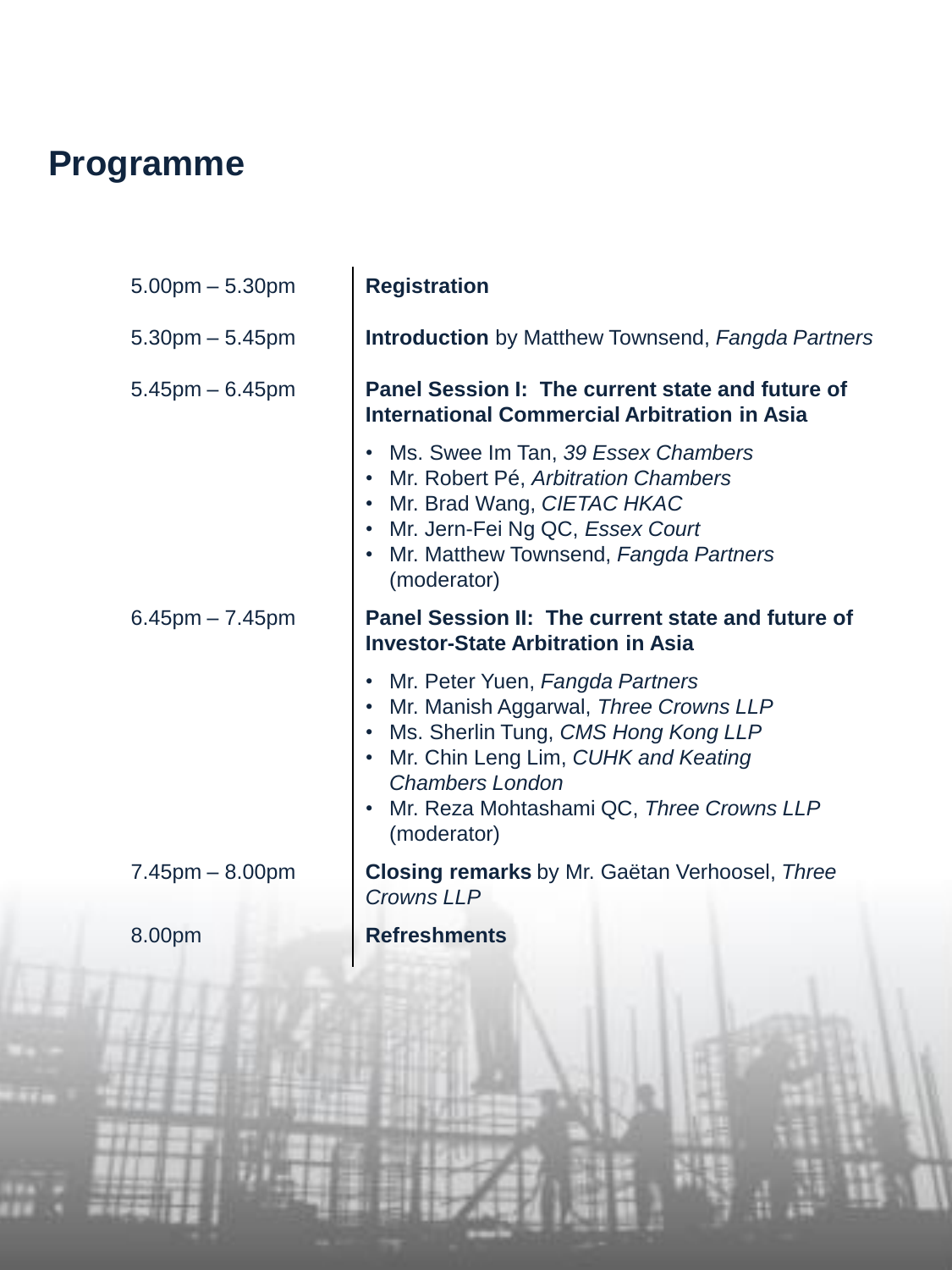

#### **Peter Yuen, Fangda Partners, Hong Kong**

Peter is head of the firm's dispute resolution practise in Hong Kong. His practice spans a number of areas including international and regional arbitration, having acted for clients in a number of high profile China-related commercial arbitrations. Peter has been ranked a Leading Individual for International Arbitration in Chambers Asia since 2010. He is qualified to practise Hong Kong law and English law. Peter's experience in arbitration covers both institutional (mainly, ICC, SCC, LCIA and HKIAC) and ad hoc (mainly UNCITRAL) arbitrations in both English and Chinese languages.

#### **Gaëtan Verhoosel, Three Crowns LLP, London**



Gaëtan has served as advocate and as arbitrator in a large number of both commercial and investment treaty arbitrations, some of which have been widely reported because of the significance of the financial recoveries at stake or the novelty of the legal issues involved. Gaëtan is the Co-Chair of the IBA Arbitration Committee and was appointed to the ICSID Panel of Arbitrators by the Kingdom of Belgium. He teaches international investment law at King's College School of Law in London. Prior to co-founding Three Crowns, Gaëtan was a partner and the global co-chair of the international arbitration practice at a prominent international law firm. Prior to entering private practice, he served as a Legal Advisor at the World Trade Organization in Geneva, where he advised dispute settlement panels adjudicating disputes between sovereigns across a range of industry sectors. Gaëtan has been ranked as a leading international arbitration practitioner in all major publications, including Chambers UK, Chambers (Global, Europe, and Latin America), PLC Which Lawyer (England), Legal 500 (UK), Legal 500 (Latin America), Who's Who Legal, and GAR's 45 under 45.



#### **Swee Im Tan, 39 Essex Chambers, Malaysia**

Tan Swee Im is an international arbitrator member at 39 Essex Chambers, based in their Kuala Lumpur office. Her focus is on the construction, infrastructure and energy sectors with extensive experience ranging from the early procurement strategy stage, to contract drafting, advisory during the project life, through to dispute resolution. She has spent more than 30 years in these sectors in counsel and advisory roles, including having been seconded to the KL International Airport and Malaysia-Singapore Second Crossing projects, been an in-house counsel and founded a boutique legal firm in 1999. She is now a fulltime Arbitrator and Adjudicator and Accredited Mediator. She is on the panel of the Asian International Arbitration Centre, Singapore International Arbitration Centre, Hong Kong International Arbitration Centre and Hainan International Court of Arbitration, as well as an Advocate & Solicitor of the High Court of Malaysia, Barrister-at-Law (Middle Temple), a Fellow of the Chartered Institute of Arbitrators, Malaysian Institute of Arbitrators, Asian Institute of Alternative Dispute Resolution, Chartered Institute of Building, Malaysian Society of Adjudicators and Dispute Board Federation and holds a Diploma in International Commercial Arbitration.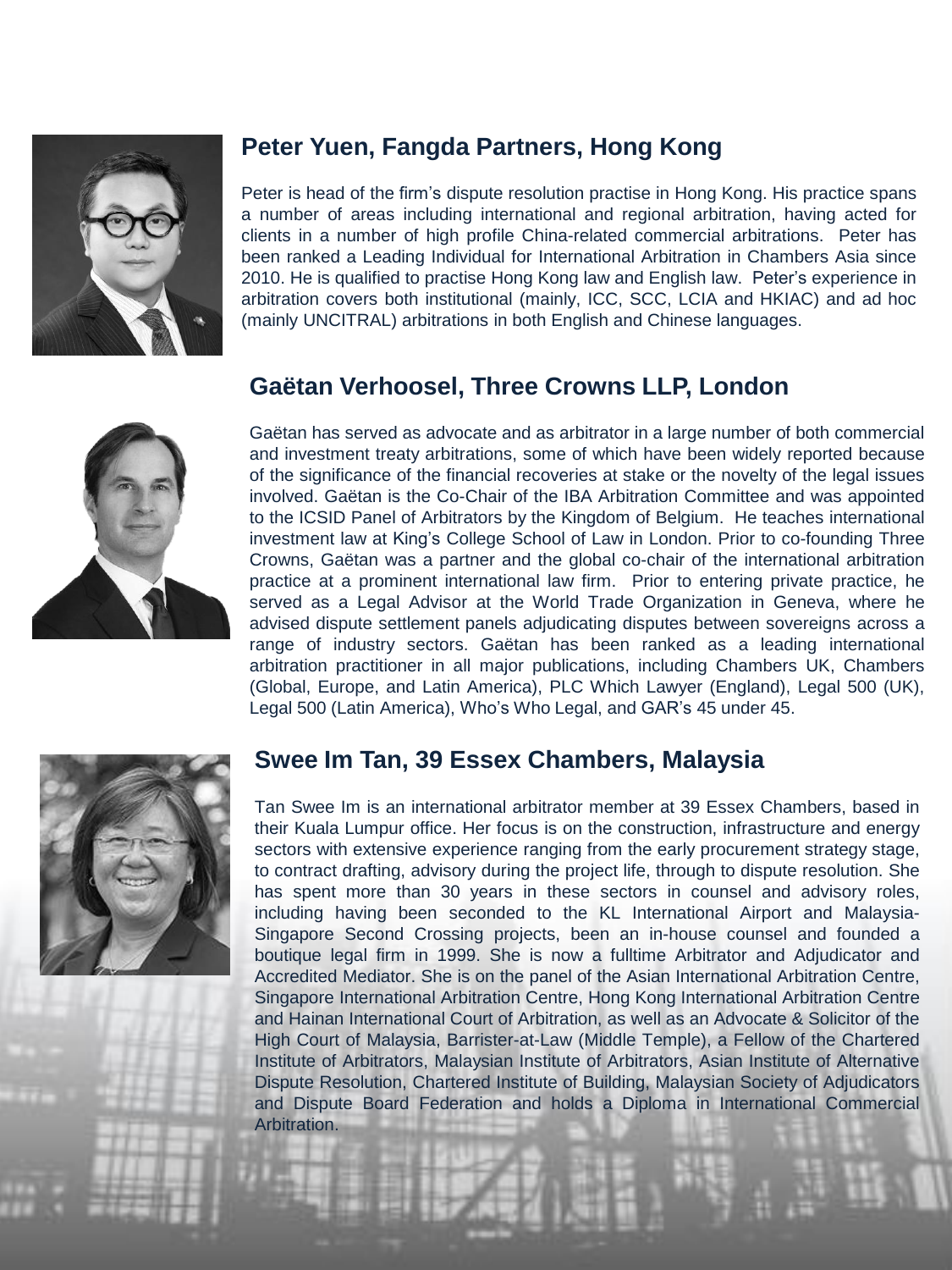

### **Robert Pé, Arbitration Chambers, Hong Kong and London**

Robert S. Pé is an independent arbitrator and mediator. He is a fellow of the Chartered Institute of Arbitrators and a member of the HKIAC Council, the International Court of Arbitration of the International Chamber of Commerce and the ICC Commission on Arbitration and ADR. He is also a member of the CIETAC, HKIAC, LCIA, KLRCA, SIAC and SHIAC panels of arbitrators and has decided multiple disputes arising from private equity investments in Asia. Prior to becoming a full-time arbitrator in 2017, Mr. Pé was in private practice as an equity partner of a leading international law firm. The Chambers legal directory repeatedly ranked him as a Band 1 leading individual and described him as *"an outstanding international arbitration expert"*, who is *"well prepared, creative and highly effective*".



#### **Matthew Townsend, Fangda Partners, Hong Kong**

Matthew is an International Arbitration Counsel at Fangda Partners in Hong Kong and qualified in England & Wales. His practice is focused on international arbitration and dispute resolution, often (but not always) with a China element. He has represented clients in arbitration proceedings in a number of jurisdictions under the arbitration rules of all the major institutions. He focusses on the energy (including renewables and Oil&Gas), infrastructure, construction, technology and international trade sectors. Directories describe him as "*a rising star in international arbitration*"; "*a pleasure to work with*"; "*well-regarded*"; "*smart and sensible*" "*recognized for his [Mandarin] language skills*" ; "*extremely clever*"; and "*effective*".



#### **Manish Aggarwal, Three Crowns LLP, London**

Manish is a partner in the London office, and a dual-qualified English solicitor and Indian advocate. He has represented and conducted advocacy for corporations and States in complex, high-value commercial and investment treaty arbitrations in a broad range of sectors, including telecommunications, technology, pharmaceuticals, energy, infrastructure, and renewables, under all major arbitration rules. He is recognised in Who's Who Legal 2019 as a "Future Leader" in Arbitration and in the Legal 500 UK as a "Next Generation Partner" in both the International Arbitration and Public International Law sections. He previously served as a member of the IBA Subcommittee on Investment Treaty Arbitration (2014-2016), and is presently serving on the Steering Committee of the Young Group for the Mumbai Centre for International Arbitration. He has also taught International and Comparative Arbitration at Queen Mary University's School of International Arbitration, and International Investment Law at King's College School of Law (Master of Laws program).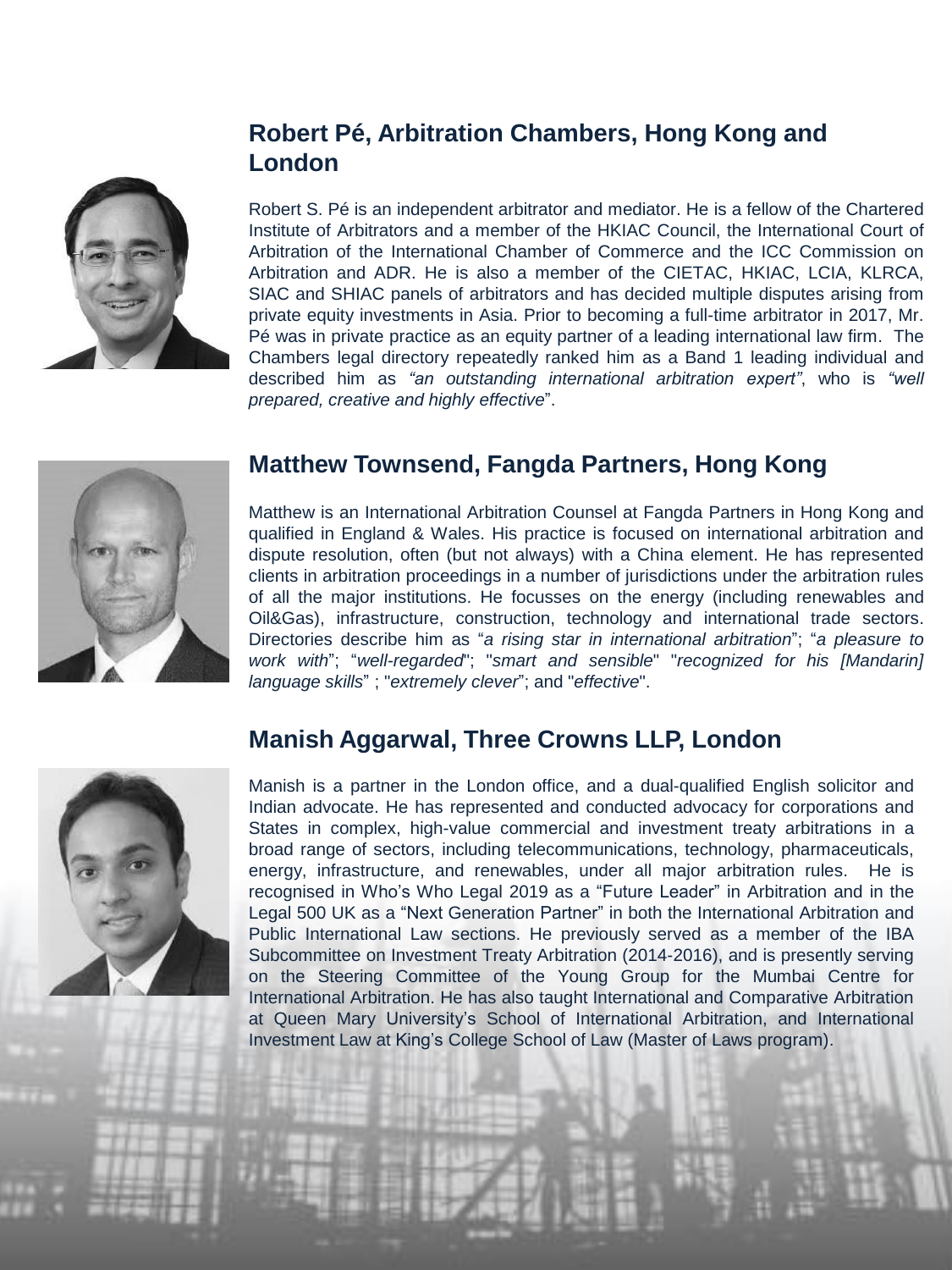#### **Reza Mohtashami QC, Three Crowns LLP, London**



Reza Mohtashami QC is a partner in the London office. He has represented clients as counsel and advocate in more than 75 arbitrations conducted under a variety of arbitration rules in many different jurisdictions. Reza has particular expertise in disputes arising in emerging markets with a focus on the telecoms, energy and infrastructure sectors. Reza is as an officer of the IBA Arbitration Committee, trustee of the DIFC-LCIA Arbitration Centre, member of the AAA-ICDR Advisory Committee, and editorial board member of the ICC Dispute Resolution Bulletin and Global Arbitration Review. He is the immediate past president of the LCIA Arab Users' Council. Reza is a qualified English solicitor-advocate and was appointed Queen's Counsel in recognition of his advocacy skills in 2018. He is recognised as a Thought Leader in arbitration by Who Who's Legal with Chambers and Partners describing him as "very capable, intelligent and hard-working" and the "real deal." He speaks English, French and Farsi.



#### **Brad Wang, CIETAC, Hong Kong**

Mr. Wang is Deputy Secretary General of the China International Economic and Trade Arbitration Commission Hong Kong Arbitration Center (CIETAC Hong Kong), which is the first overseas branch of the largest and oldest permanent arbitral institution in China. He leads the case management team there. His job responsibilities include supervising arbitration & mediation case management and scrutinizing draft arbitral awards. He's also a panel mediator at CIETAC. Mr. Wang obtained his degrees of LLB from Chinese mainland and the U.K., and LLM in Arbitration & Dispute Resolution and PCLL from Hong Kong SAR. Qualified in Chinese mainland, he joined a major firm there and worked as a litigator prior to his current work at CIETAC Hong Kong.



#### **Jern-Fei Ng QC, Essex Court, London**

Jern-Fei Ng QC was one of the youngest QCs to be appointed in 2018 and is described in the legal directories as: "*exceptional*"; "*formidable*", "*truly superb advocate*". Praised as a "*brilliant strategist*" who "*can eat documents for breakfast*" and who is "*able to annihilate the opposing witness in cross-examination*". Has an ability to "*present practical legal solutions that not only win you the battles, but also the war*". Featured in the Legal 500's Arbitration Power List and Who's Who Legal Arbitration: Future Leaders. Ranked in up to 5 practice areas in the UK legal directories and in up to 3 practice areas in the Asian legal directories. Acted as counsel in over 100 arbitrations and as arbitrator in over 20 cases.